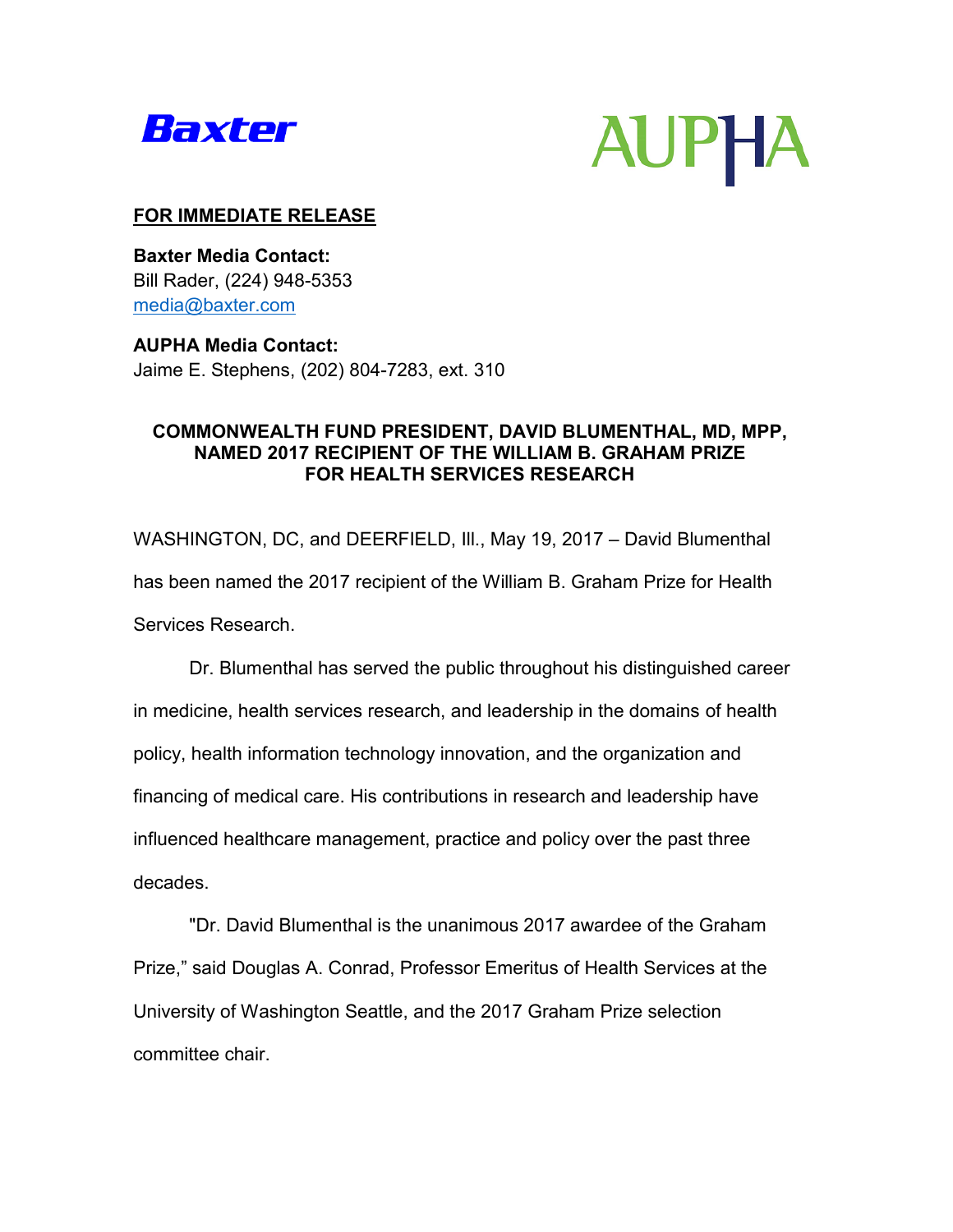The Prize, which has been awarded since 1986, recognizes the contributions of health services researchers who have had a significant impact on the health of the public in one of three primary focus areas: health services management, health policy development, and healthcare delivery. The contributions of Dr. Blumenthal reflect all three of these areas. An independent committee of past winners, distinguished academics, and internationally recognized researchers selects the recipient each year.

"I am deeply humbled by this honor, and in accepting I am cognizant of my debt to all my colleagues -- past and present -- at the Massachusetts General Hospital, Harvard University, the Office of the National Coordinator, and the Commonwealth Fund, as well as colleagues and peers all over the world," said Dr. Blumenthal. "Without their support and collaboration, my work would have been much less fulfilling and productive. Next year, the Commonwealth Fund will celebrate its centennial and reflect on 100 years of working toward the goal of a high-performing, affordable, and equitable health system for all Americans. Receiving the William B. Graham prize, which was previously bestowed on my predecessor at the Fund, Karen Davis, is a wonderful way to mark this important anniversary. Many thanks to The Baxter International Foundation and the Association of University Programs in Health Administration for administering this program, for recognizing notable efforts to promote research and evidence in health care, and for this much appreciated award."

David Blumenthal, MD, MPP, is president of The Commonwealth Fund, a private, nonprofit foundation that supports independent research on health policy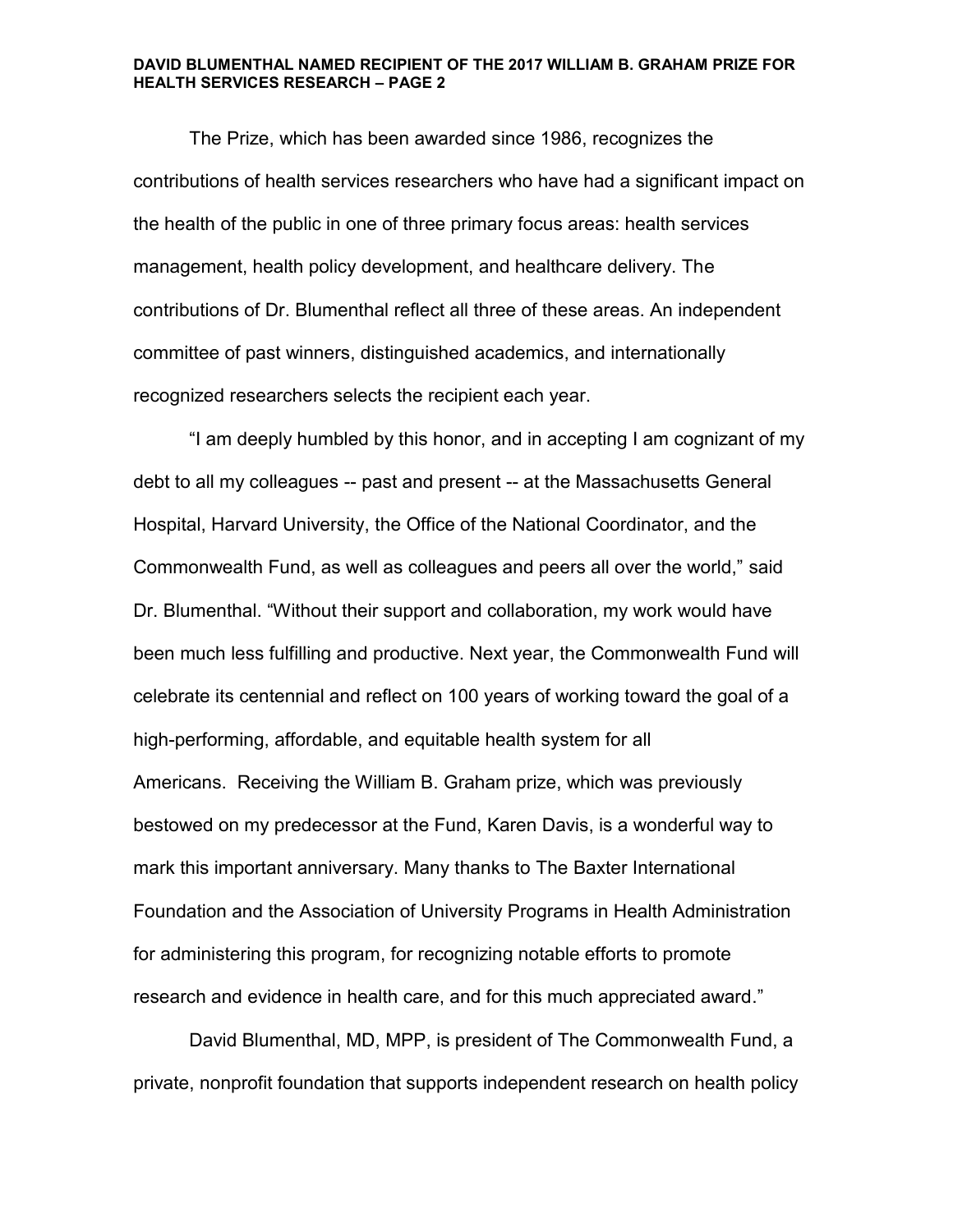reform and a high performance health system. He is the former Samuel O. Thier Professor of Medicine at Harvard Medical School and Chief Health Information and Innovation Officer at Partners Healthcare System in Boston. From 2009 to 2011, Dr. Blumenthal served as the National Coordinator for Health Information Technology, with the charge to build an interoperable, private, and secure nationwide health information system and to support the widespread, meaningful use of health IT. Previously, he was a practicing primary care physician, director of the Institute for Health Policy, and professor of medicine and health policy at Massachusetts General Hospital/Partners Healthcare System and Harvard Medical School. Dr. Blumenthal is the author of more than 250 books and scholarly publications, including *Heart of Power: Health and Politics in the Oval Office*.

The Prize is awarded by The Baxter International Foundation and the Association of University Programs in Health Administration (AUPHA), and will be presented on Thursday, June 15, 2017, during the AUPHA Annual Meeting in Long Beach, California. Meeting details can be found here:

[http://annualmeeting.aupha.org.](http://annualmeeting.aupha.org/)

## **About the William B. Graham Prize for Health Services Research**

Since 1986, The Baxter International Foundation and the Association of University Programs in Health Administration have awarded the William B. Graham Prize for Health Services Research to recognize researchers who have made major contributions to the health of the public through innovative research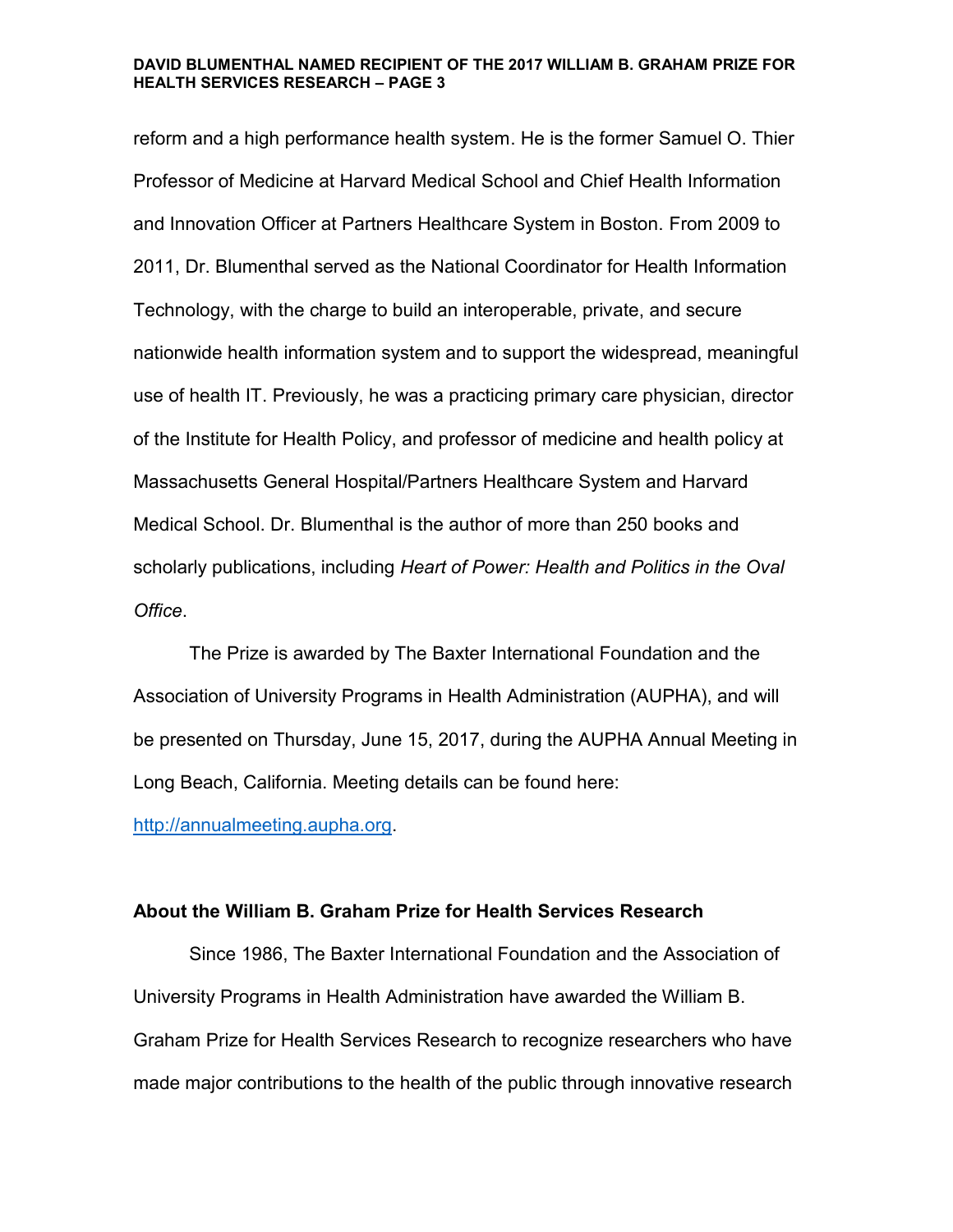in health services. The Prize honors the late William B. Graham, longtime chairman and CEO of Baxter International Inc., and is internationally regarded as the premier recognition for individuals conducting health services research. The Prize includes an award of \$25,000 to the individual and \$25,000 to a non-profit institution that supports the winner's work.

## **About the Prize Sponsors**

Baxter (NYSE: BAX) and the Baxter International Foundation are committed to saving and sustaining lives and creating healthier communities. Every day, Baxter employees strive to make a meaningful difference in the lives of people who depend on Baxter products, and in the communities where employees live and work. Baxter provides a broad portfolio of essential renal and hospital products, including home, acute and in-center dialysis; sterile IV solutions; infusion systems and devices; parenteral nutrition; biosurgery products and anesthetics; and pharmacy automation, software and services. The company's global footprint and the critical nature of its products and services play a key role in expanding access to healthcare in emerging and developed countries. Baxter's employees worldwide are building upon the company's rich heritage of medical breakthroughs to advance the next generation of healthcare innovations that enable patient care. For more information, please visit

### [www.baxter.com.](http://www.baxter.com/)

AUPHA is a global network of colleges, universities, faculty, individuals, and organizations dedicated to the improvement of healthcare delivery through